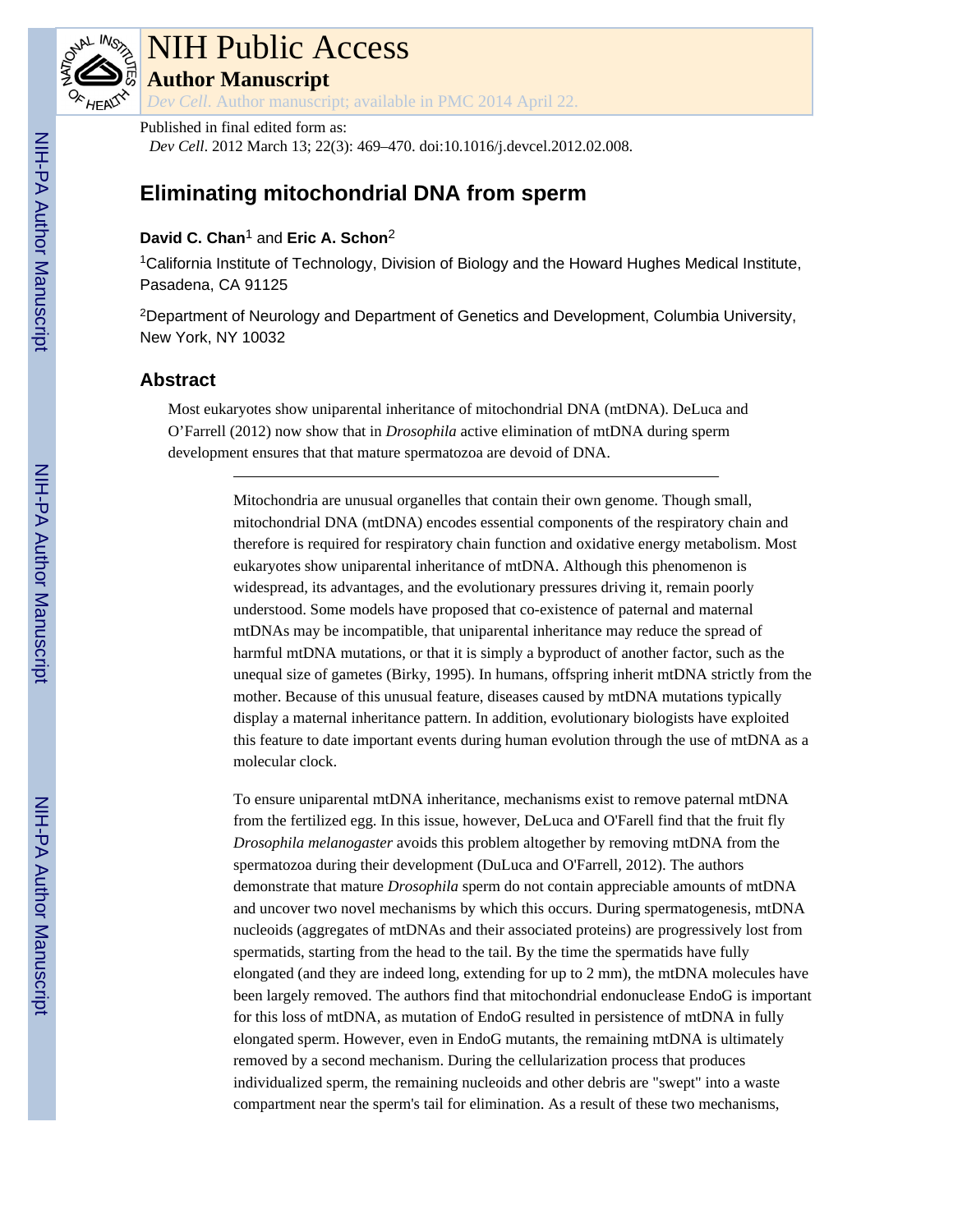Chan and Schon Page 2

*Drosophila* sperm are devoid of mtDNA before ever encountering an egg. While the data presented here contradict earlier results indicating that mature *Drosophila* sperm do contain mtDNA, they are nevertheless compelling, as the combination of PCR, genetic, and cell biological approaches all point to the elimination of mtDNA from sperm prior to fertilization.

The results of this study are striking because most studies of uniparental mtDNA inheritance have focused on post-fertilization mechanisms. In many organisms, the spermatozoa are much smaller than oocytes, so that dilution effects may facilitate maternal inheritance of mtDNA (Figure 1). However, a number of studies indicate that active mechanisms for paternal mtDNA removal do exist. In fertilized primate and cow eggs, sperm mitochondria are tagged with ubiquitin (Sutovsky et al., 1999), which is thought to target the organelles for destruction by the ubiquitin proteasome system. There is also evidence for active degradation of paternal mtDNA in fertilized eggs of several vertebrates. In fish, mtDNA disappears before loss of the mitochondria, suggesting that the DNA is enzymatically digested (Nishimura et al., 2006). Recent studies in the nematode *C. elegans* have implicated the autophagy pathway in degradation of paternal mitochondria in the early embryo (Al Rawi et al., 2011; Sato and Sato, 2011). Markers of the autophagosome colocalize with paternal mitochondria, which in this case are not ubiquitinated. This association appears functionally important, because worm mutants defective in the autophagy pathway show prolonged persistence of paternal mitochondria. Autophagosome markers also colocalize with paternal mitochondria in fertilized mouse oocytes, hinting that removal of paternal mitochondria by autophagy may be conserved in mammals.

However, autophagy alone may be insufficient to fully eliminate paternal mtDNA, as paternal genomes are detected in the progeny of interspecific mouse crosses (Gyllensten et al., 1991), even though the autophagic machinery in those embryos presumably should be able to detect paternal mitochondria. Post-fertilization mechanisms must also operate in humans, as mtDNA has been observed in mature sperm (Manfredi et al., 1997). In a "oneoff" event, a case of paternal inheritance in humans was demonstrated in a patient with a muscle-specific mitochondrial disease. In muscle from this patient, 90% of the mtDNA was paternally-derived and contained a mutation in NADH dehydrogenase 2 (ND2), an mtDNAencoded subunit of the respiratory chain (Schwartz and Vissing, 2002). This unusual mtDNA inheritance likely resulted from a failure to eliminate the low levels of mtDNA normally present in human sperm.

Might the discovery of pre-fertilization mechanisms for uniparental inheritance in *Drosophila* be applicable to other organisms? A reduction in paternal mtDNA has indeed been documented in some vertebrates during sperm maturation. In the Japanese medaka fish, the number of mtDNA nucleoids is reduced five-fold during sperm maturation, leaving only ~100 mtDNA molecules in mature sperm to be removed by post-fertilization mechanisms (Nishimura et al., 2006). A similar ten-fold reduction in paternal mtDNA occurs during mouse spermatogenesis (Hecht et al., 1984). The molecular basis for this mtDNA reduction is unknown, and it will be important to determine whether EndoG or a related nuclease is involved in these systems.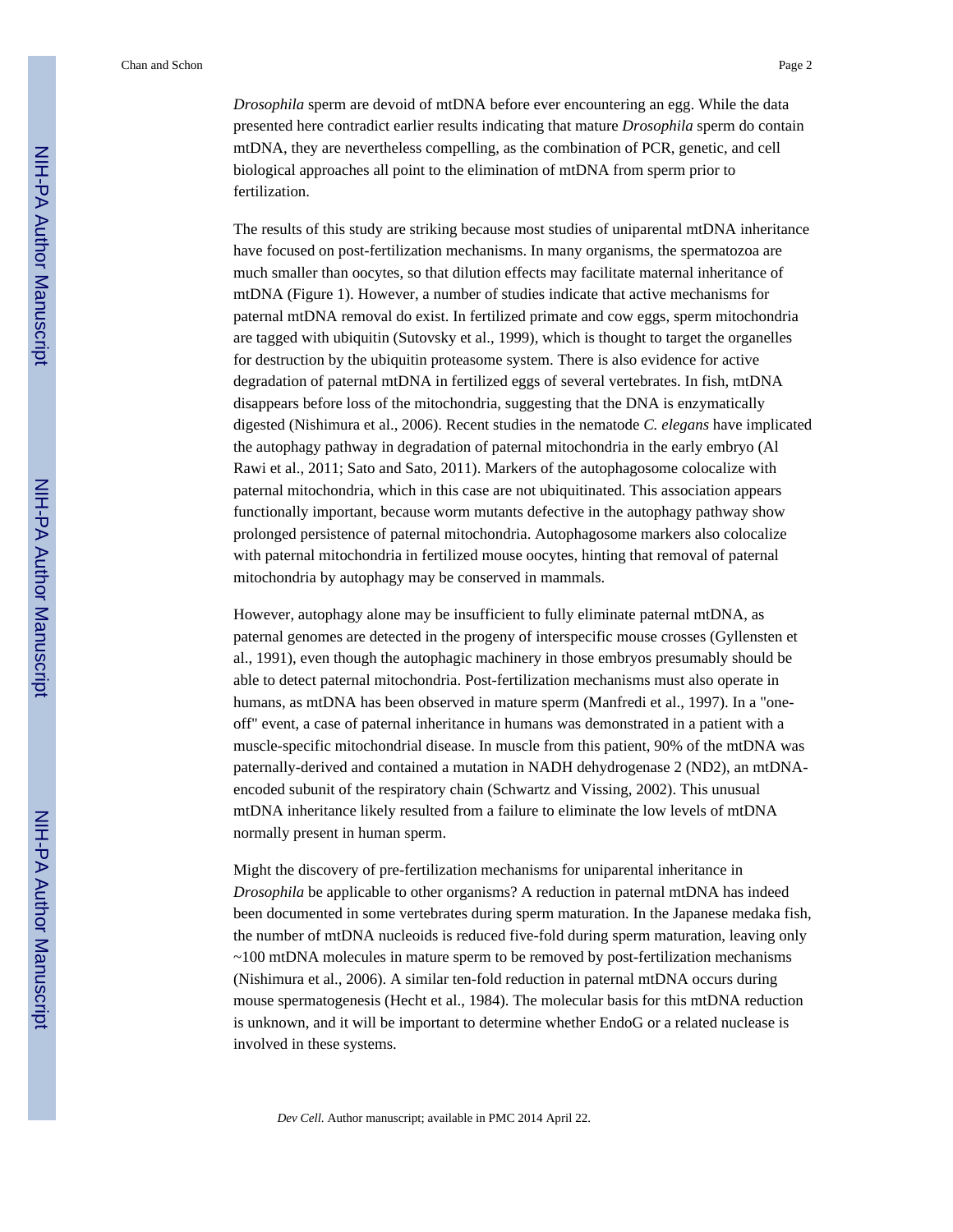Uniparental inheritance is a nearly universal feature of eukaryotes, but the mechanisms to achieve this result have evolved differently in different organisms. For example, mussels have a remarkable system of "doubly-uniparental inheritance" females inherit only maternal mtDNA, whereas males inherit mtDNA from both parents (Birky, 1995). The demonstration by DeLuca and O'Farrell of pre-fertilization elimination of paternal mtDNA highlights the strength of the evolutionary pressure to ensure uniparental inheritance. It will be interesting to see if other equally novel mechanisms to maintain the purity of mtDNA through the germline are lurking in other organisms.

#### **References**

DuLuca SZ, O'Farrell PH. Developmental Cell. 2012 *this issue*.

- Al Rawi S, Louvet-Vallee S, Djeddi A, Sachse M, Culetto E, Hajjar C, Boyd L, Legouis R, Galy V. Science. 2011; 334:1144–1147. [PubMed: 22033522]
- Sato M, Sato K. Science. 2011; 334:1141–1144. [PubMed: 21998252]
- Nishimura Y, Yoshinari T, Naruse K, Yamada T, Sumi K, Mitani H, Higashiyama T, Kuroiwa T. Proc Natl Acad Sci U S A. 2006; 103:1382–1387. [PubMed: 16432229]
- Schwartz M, Vissing J. N Engl J Med. 2002; 347:576–580. [PubMed: 12192017]
- Sutovsky P, Moreno RD, Ramalho-Santos J, Dominko T, Simerly C, Schatten G. Nature. 1999; 402:371–372. [PubMed: 10586873]
- Manfredi G, Thyagarajan D, Papadopoulou LC, Pallotti F, Schon EA. Am J Hum Genet. 1997; 61:953–960. [PubMed: 9382109]

Birky CW Jr. Proc Natl Acad Sci U S A. 1995; 92:11331–11338. [PubMed: 8524780]

Gyllensten U, Wharton D, Josefsson A, Wilson AC. Nature. 1991; 352:255–257. [PubMed: 1857422]

Hecht NB, Liem H, Kleene KC, Distel RJ, Ho SM. Dev Biol. 1984; 102:452–461. [PubMed: 6323235]